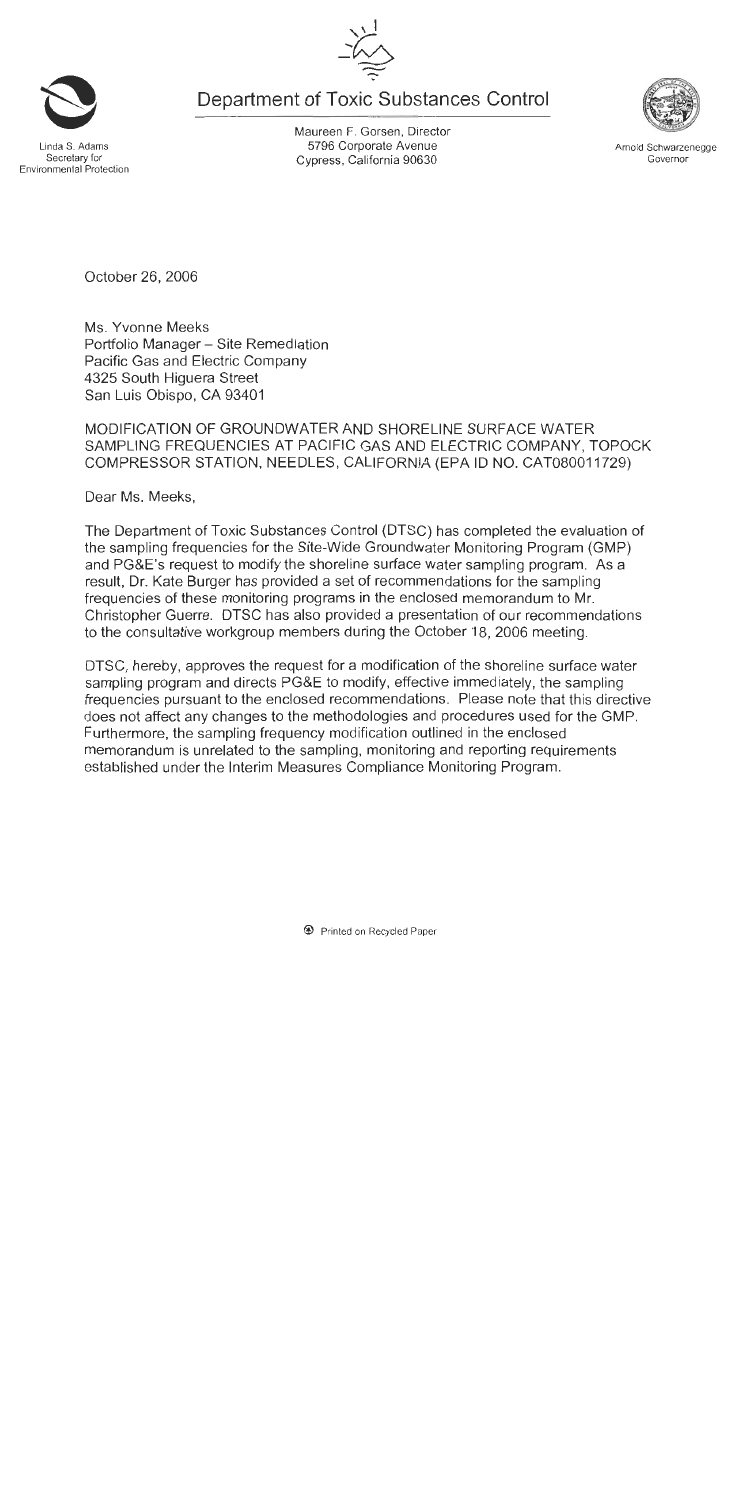Ms. Yvonne Meeks October 26, 2006 Page 2 of 2

If you have any questions regarding this matter, please feel free to contact me at  $(714)$  484-5439.

Sincerely,

 $\rightarrow$ 

Aaron Yue Senior Hazardous Substances Engineer Geology, Permitting and Corrective Action Branch

aky:100602A

Enclosure

cc: PG&E Topock Consultative Workgroup Members - Via e-mail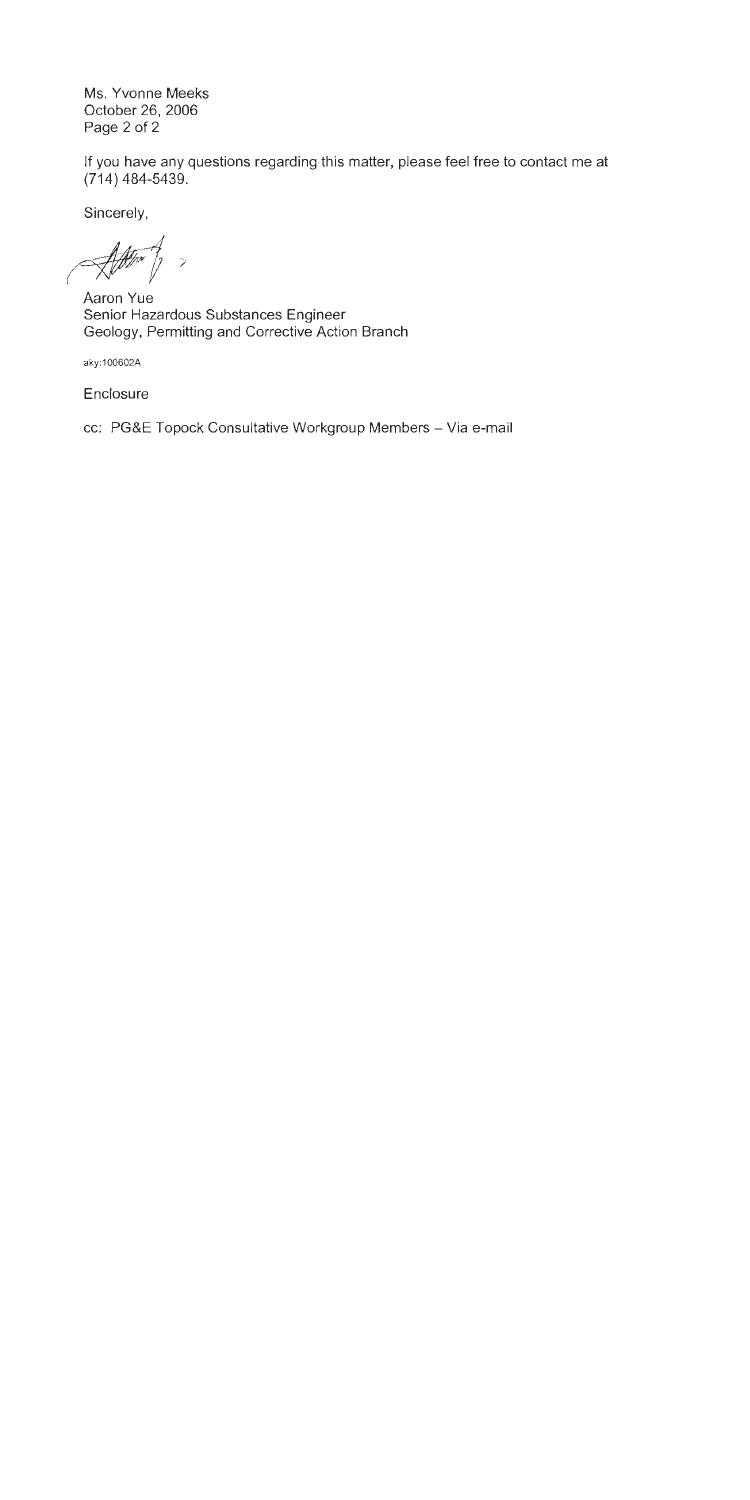Linda S. Adams Secretary for Environmental Protection

**Department of Toxic Substances Control** 

Maureen F. Gorsen, Director 8800 Cal Center Drive Sacramento, California 95826-3200

# **MEMORANDUM**

- TO: **Christopher Guerre, CHG Project Manager** Hazardous Waste Management Program, Cypress Office
- Kate Burger, PhD, PG Rate Bings FROM: Engineering Geologist, Northern California Geological Services Unit Engineering & Geology Support Branch Site Mitigation and Brownfields Reuse Program
- DATE: August 24, 2006
- SUBJECT: Recommended Groundwater Sampling Frequencies Site-Wide Groundwater Monitoring Program (GMP) and Floodplain Interim Measures Groundwater Monitoring Program Pacific Gas and Electric Company, Topock Compressor Station, Needles San Bernardino County, Project No. 22120/540015-48/36-HWMP

# **DOCUMENTS REVIEWED**

Technical Memorandum, Evaluation of Sampling Frequencies of Topock GMP Monitoring Wells, PG&E Topock Compressor Station. Prepared by CH2M Hill. Dated July 25, 2006.

PG&E request to modify shoreline surface water sampling program. E-mail from Julie Eakins (CH2M Hill) to DTSC. Dated August 22, 2006.

# **INTRODUCTION**

The Northern California Geological Services Unit (GSU) of the Department of Toxic Substances Control (DTSC) has evaluated two groundwater monitoring programs currently being implemented by the Pacific Gas and Electric Company (PG&E) for the Topock Compressor Station. The first program includes the site-wide groundwater monitoring program (GMP) which historically has been conducted to support the RCRA Facility Investigation (RFI). With the recent completion of the data collection activities for the groundwater portion of the RFI, it is an appropriate time to identify a GMP that will support the next phase of the project. The second program provides an on-going assessment of the performance of the interim measure (IM) implemented to control the chromium plume in the floodplain area. The recent installation of additional monitoring



Arnold Schwarzenegger Governor

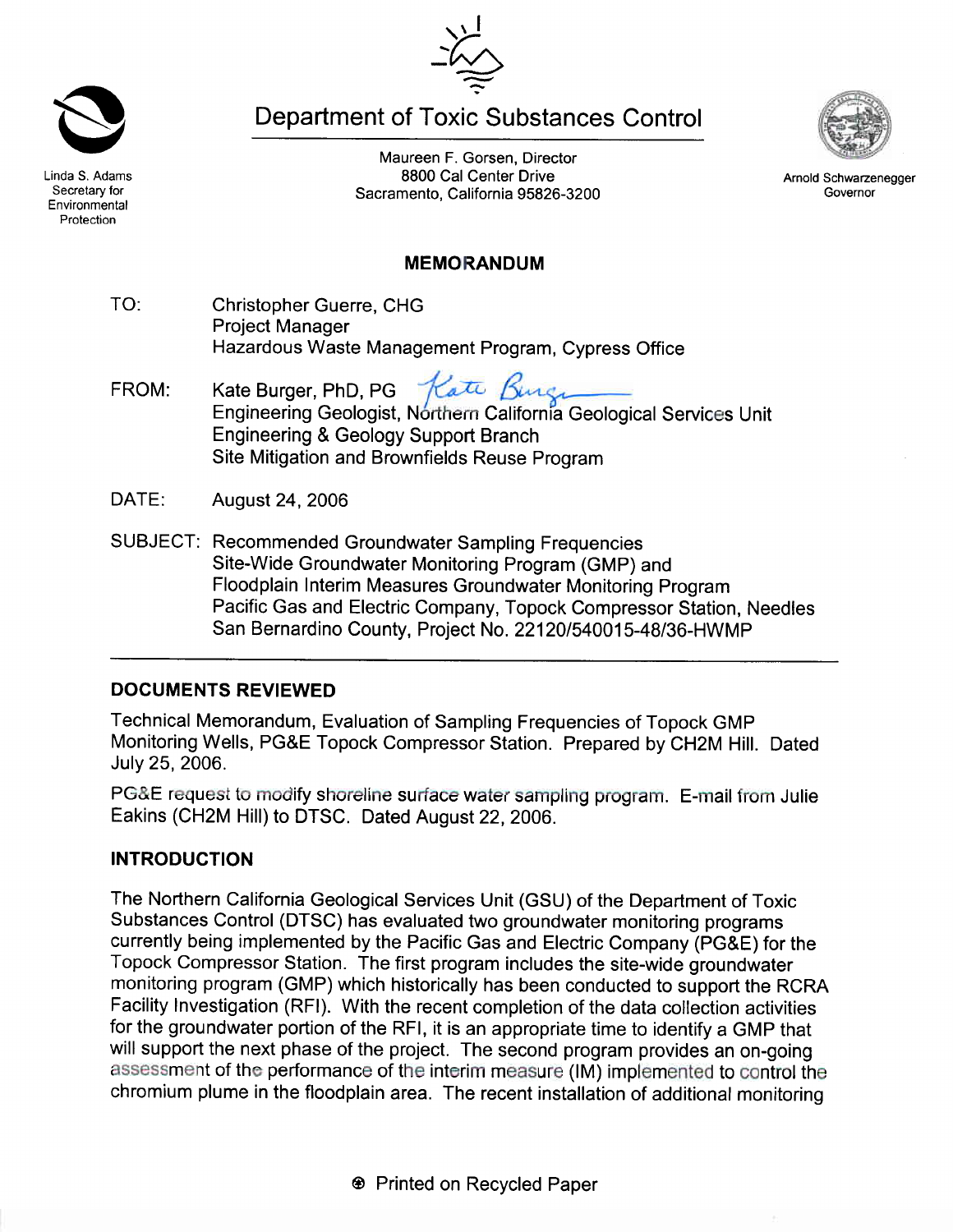**Christopher Guerre** August 24, 2006 Page 2

wells, and the DTSC intention to update the performance monitoring criteria for the floodplain IM, make this a suitable time to reassess this program.

To assist with this evaluation of the monitoring programs, PG&E provided the abovereferenced technical memorandum with recommended sampling frequencies for selected wells in the GMP and the floodplain IM monitoring program (IMP). The PG&E recommendations are based on an analysis performed using the Monitoring and Remediation Optimization System (MAROS) software developed by the Air Force Center for Environmental Excellence. The evaluation used the Modified Cost Effective Sampling (CES) methodology to estimate an appropriate sampling frequency for each well; this methodology considers concentration trends, variability, and magnitude. PG&E used a data set of Alluvial Aquifer wells having six or more sampling events between April 1, 2004 and March 31, 2006. Therefore, PG&E has not provided a sampling frequency recommendation for wells installed after November 2004.

PG&E has also submitted a request to reduce the sampling frequency for the shoreline surface water monitoring program stations.

## **GSU RECOMMENDATIONS**

- 1. GSU does not consider the largely annual to biennial sampling frequencies recommended by the MAROS evaluation to be appropriate to support the evaluation of IM performance or to fully support the Corrective Measures Study. Hence. although GSU considered the PG&E input, GSU used its own evaluation to provide the enclosed recommendations for the GMP and floodplain IM monitoring programs. These recommendations are summarized in Table 1 and shown on Figures 1, 2, and 3, and are based on the technical factors described below.
- 2. GSU recommends that PG&E and DTSC reevaluate the appropriate groundwater sampling frequencies for the GMP and floodplain IM monitoring program in approximately 12 months. In particular, GSU anticipates that the sampling frequencies for some wells installed since January 2005 may be able to be decreased at that time because an adequate baseline data set will have been collected.
- 3. GSU recommends approval of the PG&E request to monitor the shoreline surface water stations at the same frequency and timing as the in-channel surface water sampling locations.

### Floodplain Interim Measure Monitoring Program (IMP)

1. More frequent sampling (e.g., bi-weekly, monthly, quarterly) should be conducted for wells (1) completed in the lower depth interval of the Alluvial Aquifer, (2) that are located near the river or at locations useful for understanding plume response to the groundwater extraction, and (3) that are designated as assessment wells for the IM monitoring program.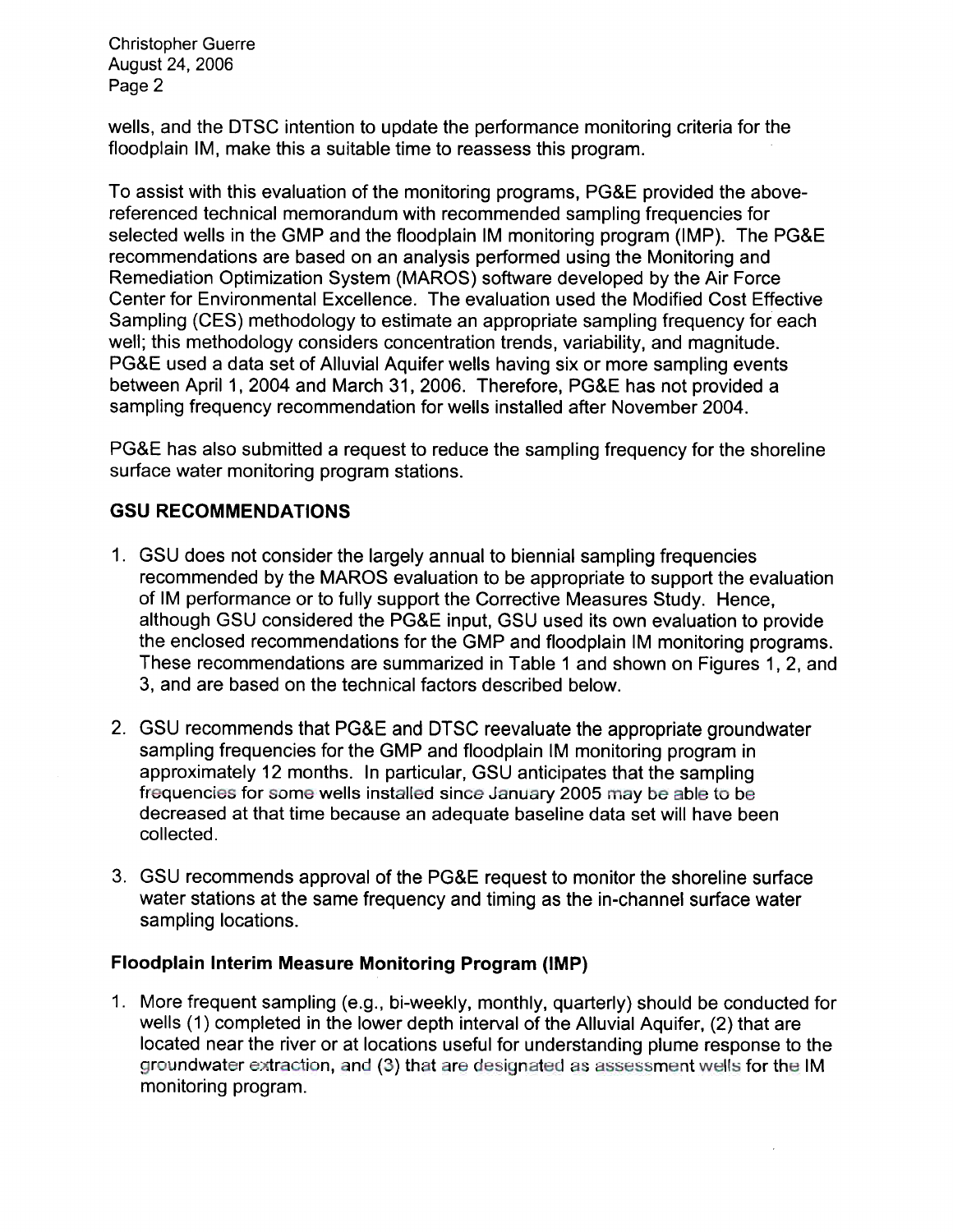**Christopher Guerre** August 24, 2006 Page 3

- 2. Wells completed in the upper and middle depth intervals of the Alluvial Aquifer can be monitored at a lower frequency (e.g., quarterly, semi-annually, annually). Wells in these depth intervals that are designated as IMP assessment wells should be sampled at least quarterly.
- 3. Lower sampling frequencies are appropriate for wells without detectable chromium concentrations, for wells with consistently low chromium concentrations, and wells that are not used to define the plume margin.
- 4. Wells that provide redundant data should be removed from the monitoring program.
- 5. The minimum sampling frequency for new monitoring wells should be quarterly. The appropriate sampling frequency should be reevaluated after at least six samples have been collected.
- 6. Active extraction wells are sampled on a monthly basis. Inactive extraction wells located on the MW-20 bench are sampled on an annual basis.

## Site-wide Groundwater Monitoring Program (GMP)

- 1. Quarterly sampling should be conducted as necessary to evaluate concentrations in the interior of the plume in the upland area and to define the eastern plume margin. Lower sampling frequencies (e.g., semi-annual, annual) are appropriate for other wells located within the plume or near the plume margins.
- 2. The minimum sampling frequency for new monitoring wells should be quarterly. The appropriate sampling frequency can be reevaluated after at least six samples have been collected.
- 3. The minimum sampling frequency for wells with less than six samples should be at least semi-annual.
- 4. With the exception of well TW-04, hydraulic test wells should be sampled on an annual or biennial basis because of the long screen length. GSU is recommending a semi-annual sampling frequency for new test well TW-04 because of its position relative to the chromium plume in the floodplain area.
- 5. Semi-annual sampling is appropriate for monitoring wells in the vicinity of the IM 3 injection well field.
- 6. Biennial sampling is appropriate for wells located in upgradient areas.
- 7. Bedrock monitoring wells should be sampled on a quarterly sampling frequency.
- 8. Wells providing poor quality or redundant data should be removed from the monitoring program.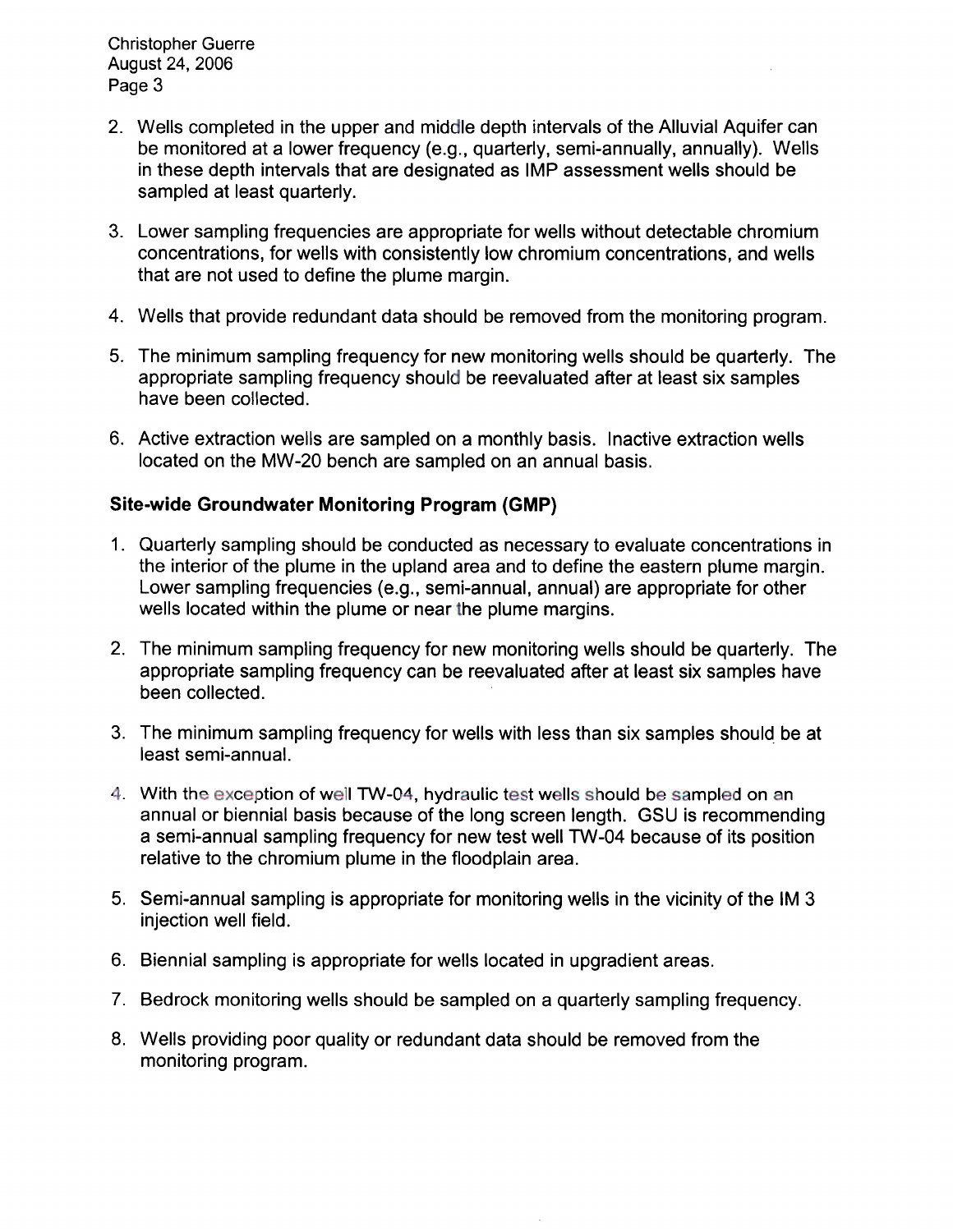**Christopher Guerre** August 24, 2006 Page 4

### Shoreline Surface Water Monitoring Program Under GMP

The GMP Monitoring Plan defines the current surface water monitoring program for the nine shoreline locations and specifies a monthly sampling frequency for these locations. Over the past year, chromium has not been detected in any sample collected for the surface water monitoring program. PG&E proposes to modify the shoreline surface water sampling frequency to be consistent with the frequency for the in-channel surface water sampling (quarterly during most of the year and monthly during the low river months). Given the depth of the groundwater plume near the river and the sampling results over the past few years, GSU concurs that a reduced sampling frequency is appropriate for the shoreline surface water sampling locations. If DTSC approves the PG&E request, the next shoreline surface water sampling event would occur in October 2006.

If you have questions regarding this memorandum, please call me at (916) 255-6537.

 $\mathcal{L}$ 

Peer reviewed by: Alfredo Zanoria, CEG, CHG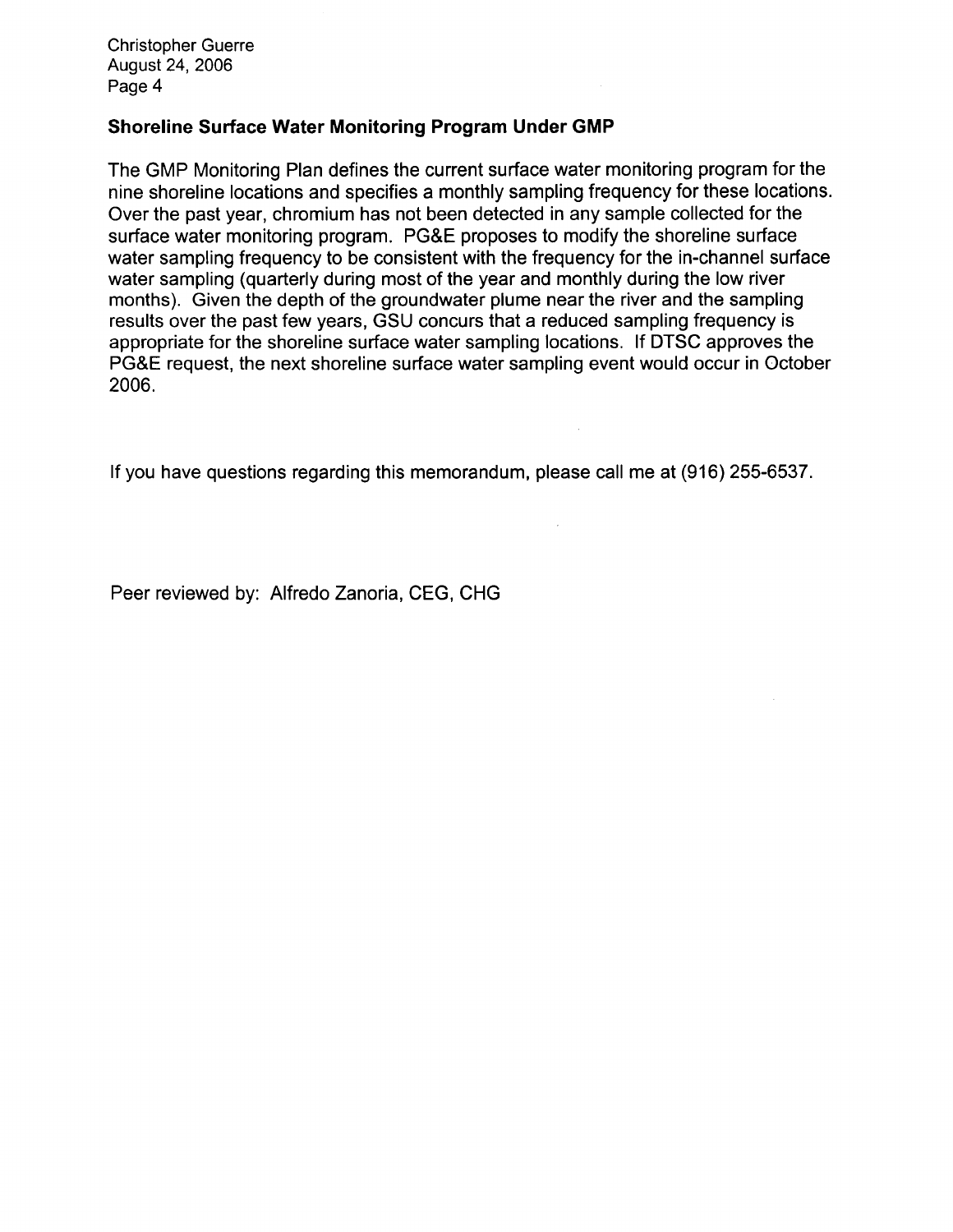| Well No.      |                      | Sampling Frequency |                    |                                | Program                            |                            |                                      |                                       |            |                         | Well Type              |                            |               |                          |                    |                    |             |             | Well Location           |                    |                    |                    |                    |                                       |                                          |                                            | <b>Screened Unit</b>                    |                |                                   | Other                   |                                |
|---------------|----------------------|--------------------|--------------------|--------------------------------|------------------------------------|----------------------------|--------------------------------------|---------------------------------------|------------|-------------------------|------------------------|----------------------------|---------------|--------------------------|--------------------|--------------------|-------------|-------------|-------------------------|--------------------|--------------------|--------------------|--------------------|---------------------------------------|------------------------------------------|--------------------------------------------|-----------------------------------------|----------------|-----------------------------------|-------------------------|--------------------------------|
|               | Current <sup>1</sup> | MAROS <sup>2</sup> | GSU Recommendation | M Assessment Well <sup>3</sup> | Site-wide Monitoring Program (GMP) | M Monitoring Program (IMP) | Monitoring Well Installed After 6/05 | Monitoring Well Installed Before 6/05 | Piezometer | nactive Extraction Well | Active Extraction Well | <b>Hydraulic Test Well</b> | njection Well | <b>Nater Supply Well</b> | Interior Plume     | Plume Margin       | Above Plume | Below Plume | <b>Dutside of Plume</b> | Floodplain         | Upland             | Bat Cave Wash      | Background Well    | Proximal to IM 3 Injection Well Field | Upper Depth Interval of Alluvial Aquifer | Viiddle Depth Interval of Alluvial Aquifer | ower Depth Interval of Alluvial Aquifer | Bedrock        | Cr Non-detect or Consistently Low | Cr Variable or Trending | Redundant or Poor Quality Data |
| $MW-9$        | S                    | Α                  | Α                  |                                | X                                  |                            |                                      | X                                     |            |                         |                        |                            |               |                          | X                  |                    |             |             |                         |                    | $\pmb{\mathsf{x}}$ | $\pmb{\mathsf{x}}$ |                    |                                       | X                                        |                                            |                                         |                |                                   |                         |                                |
| MW-10         | $\mathsf S$          | $\mathsf Q$        | $\mathsf Q$        |                                | X                                  |                            |                                      | $\pmb{\mathsf{X}}$                    |            |                         |                        |                            |               |                          | $\pmb{\mathsf{X}}$ |                    |             |             |                         |                    | $\pmb{\mathsf{x}}$ | $\pmb{\mathsf{x}}$ |                    |                                       | $\pmb{\chi}$                             |                                            |                                         |                |                                   | $\pmb{\mathsf{x}}$      |                                |
| MW-11         | $\mathsf S$          | Α                  | Α                  |                                | $\boldsymbol{\mathsf{x}}$          |                            |                                      | $\pmb{\mathsf{X}}$                    |            |                         |                        |                            |               |                          | $\pmb{\times}$     |                    |             |             |                         |                    | $\pmb{\mathsf{x}}$ | $\pmb{\times}$     |                    |                                       | X                                        |                                            |                                         |                |                                   |                         |                                |
| MW-12         | Q                    | Α                  | $\mathsf Q$        |                                | X                                  |                            |                                      | X                                     |            |                         |                        |                            |               |                          | $\pmb{\mathsf{x}}$ | $\pmb{\mathsf{x}}$ |             |             |                         |                    | $\pmb{\chi}$       |                    |                    |                                       | $\pmb{\mathsf{x}}$                       |                                            |                                         |                |                                   | $\pmb{\mathsf{x}}$      |                                |
| MW-13         | Q                    | B                  | S                  |                                | X                                  |                            |                                      | x                                     |            |                         |                        |                            |               |                          |                    | X                  |             |             |                         |                    | $\pmb{\mathsf{X}}$ | $\pmb{\mathsf{X}}$ |                    |                                       | x                                        |                                            |                                         |                |                                   |                         |                                |
| MW-14         | Q                    | Α                  | S                  |                                | $\pmb{\mathsf{x}}$                 |                            |                                      | $\pmb{\mathsf{X}}$                    |            |                         |                        |                            |               |                          |                    |                    |             |             | $\pmb{\times}$          |                    | $\pmb{\mathsf{x}}$ |                    |                    | $\boldsymbol{\mathsf{x}}$             | $\pmb{\mathsf{x}}$                       |                                            |                                         |                | x                                 |                         |                                |
| MW-15         | $\mathsf S$          | $\sf B$            | B                  |                                | $\pmb{\mathsf{x}}$                 |                            |                                      | $\pmb{\mathsf{x}}$                    |            |                         |                        |                            |               |                          |                    |                    |             |             | $\pmb{\times}$          |                    | $\pmb{\mathsf{x}}$ |                    | $\pmb{\mathsf{x}}$ |                                       | $\pmb{\chi}$                             |                                            |                                         |                | X                                 |                         |                                |
| MW-16         | $\mathsf S$          | B                  | B                  |                                | X                                  |                            |                                      | x                                     |            |                         |                        |                            |               |                          |                    |                    |             |             | X                       |                    | $\pmb{\mathsf{x}}$ |                    | $\pmb{\mathsf{x}}$ |                                       | $\pmb{\mathsf{x}}$                       |                                            |                                         |                | x                                 |                         |                                |
| <b>MW-17</b>  | $\mathsf S$          | B                  | B                  |                                | x                                  |                            |                                      | x                                     |            |                         |                        |                            |               |                          |                    |                    |             |             | x                       |                    | $\pmb{\chi}$       |                    | X                  | $\pmb{\times}$                        | X                                        |                                            |                                         |                | x                                 |                         |                                |
| MW-18         | $\mathbb S$          | Α                  | $\mathsf S$        |                                | X                                  |                            |                                      | $\pmb{\mathsf{x}}$                    |            |                         |                        |                            |               |                          |                    |                    |             |             | X                       |                    | $\pmb{\mathsf{x}}$ |                    |                    | $\boldsymbol{\mathsf{x}}$             | X                                        |                                            |                                         |                | x                                 |                         |                                |
| MW-19         | Q                    | Q                  | $\mathsf Q$        |                                | X                                  |                            |                                      | x                                     |            |                         |                        |                            |               |                          | $\pmb{\mathsf{x}}$ |                    |             |             |                         |                    | $\pmb{\mathsf{x}}$ |                    |                    |                                       | $\pmb{\mathsf{x}}$                       |                                            |                                         |                |                                   |                         |                                |
| MW-20-70      | $\mathsf Q$          | A                  | $\mathsf Q$        |                                | $\pmb{\mathsf{x}}$                 | $\pmb{\times}$             |                                      | X                                     |            |                         |                        |                            |               |                          | $\pmb{\mathsf{X}}$ |                    |             |             |                         |                    | $\pmb{\mathsf{x}}$ |                    |                    |                                       | X                                        |                                            |                                         |                |                                   |                         |                                |
| MW-20-100     | $\mathsf Q$          | Q                  | $\mathsf Q$        |                                | $\pmb{\mathsf{x}}$                 | $\pmb{\times}$             |                                      | $\pmb{\mathsf{x}}$                    |            |                         |                        |                            |               |                          | $\pmb{\mathsf{x}}$ |                    |             |             |                         |                    | $\pmb{\mathsf{x}}$ |                    |                    |                                       |                                          | $\pmb{\mathsf{x}}$                         |                                         |                |                                   |                         |                                |
| MW-20-130     | $\mathsf Q$          | Q                  | $\mathsf Q$        |                                | $\pmb{\mathsf{x}}$                 | $\pmb{\times}$             |                                      | $\pmb{\mathsf{X}}$                    |            |                         |                        |                            |               |                          | $\pmb{\mathsf{x}}$ |                    |             |             |                         |                    | $\pmb{\mathsf{x}}$ |                    |                    |                                       |                                          |                                            | X                                       |                |                                   |                         |                                |
| MW-21         | Q                    | B                  | $\mathsf Q$        | $\pmb{\chi}$                   | x                                  | X                          |                                      | X                                     |            |                         |                        |                            |               |                          |                    | X                  |             |             |                         |                    | $\pmb{\chi}$       |                    |                    |                                       | $\pmb{\mathsf{x}}$                       |                                            |                                         |                | x                                 |                         |                                |
| MW-22         | $\mathsf Q$          | В                  | $\mathbb S$        |                                | X                                  | x                          |                                      | x                                     |            |                         |                        |                            |               |                          |                    |                    |             |             | x                       | $\pmb{\mathsf{x}}$ |                    |                    |                    |                                       | x                                        |                                            |                                         |                | x                                 |                         |                                |
| MW-23         | $\mathsf Q$          | Ξ.                 | $\sf Q$            |                                | $\pmb{\mathsf{x}}$                 |                            |                                      | $\pmb{\mathsf{x}}$                    |            |                         |                        |                            |               |                          |                    |                    |             |             | $\pmb{\mathsf{x}}$      |                    | $\pmb{\mathsf{x}}$ |                    |                    |                                       |                                          |                                            |                                         | $\pmb{\times}$ | X                                 |                         |                                |
| <b>MW-24A</b> | $\mathsf S$          | $\sf Q$            | $\mathsf Q$        |                                | $\pmb{\mathsf{x}}$                 |                            |                                      | $\pmb{\mathsf{x}}$                    |            |                         |                        |                            |               |                          | $\pmb{\mathsf{x}}$ |                    |             |             |                         |                    | $\pmb{\mathsf{x}}$ |                    |                    |                                       | $\pmb{\mathsf{x}}$                       |                                            |                                         |                |                                   |                         |                                |
| <b>MW-24B</b> | $\mathsf S$          | Q                  | Q                  |                                | X                                  |                            |                                      | X                                     |            |                         |                        |                            |               |                          | $\pmb{\mathsf{x}}$ |                    |             |             |                         |                    | X                  |                    |                    |                                       |                                          |                                            | $\pmb{\mathsf{x}}$                      |                |                                   |                         |                                |
| MW-24BR       | Q                    | н.                 | $\mathsf Q$        |                                | X                                  |                            |                                      | x                                     |            |                         |                        |                            |               |                          |                    |                    |             | X           |                         |                    | X                  |                    |                    |                                       |                                          |                                            |                                         | X              | X                                 |                         |                                |
| MW-25         | Q                    | Α                  | $\mathbb S$        |                                | X                                  |                            |                                      | X                                     |            |                         |                        |                            |               |                          | X                  |                    |             |             |                         |                    | $\pmb{\mathsf{x}}$ |                    |                    |                                       | $\pmb{\mathsf{x}}$                       |                                            |                                         |                |                                   |                         |                                |
| MW-26         | Q                    | Α                  | S                  |                                | $\pmb{\mathsf{x}}$                 |                            |                                      | $\pmb{\mathsf{x}}$                    |            |                         |                        |                            |               |                          | $\pmb{\mathsf{X}}$ |                    |             |             |                         |                    | $\pmb{\mathsf{x}}$ |                    |                    |                                       | $\pmb{\mathsf{x}}$                       |                                            |                                         |                |                                   |                         |                                |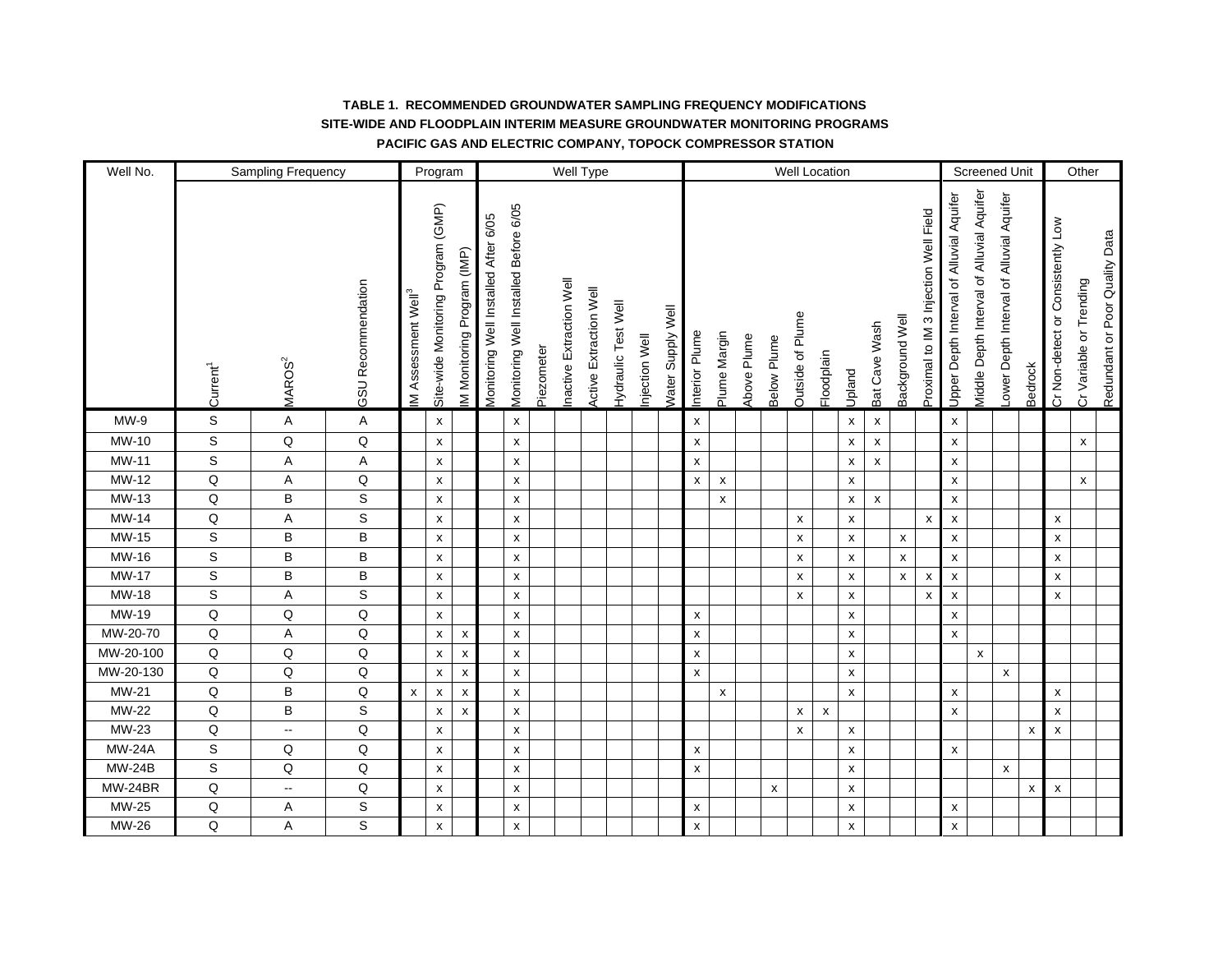| Well No.  |                      | Sampling Frequency       |                           |                                | Program                            |                            |                                      |                                       |            |                         | Well Type                     |                            |               |                          |                    |                    |                    |                    |                           | Well Location      |                    |               |                 |                                       |                                          | <b>Screened Unit</b>                      |                                         |         |                                   | Other                   |                                |
|-----------|----------------------|--------------------------|---------------------------|--------------------------------|------------------------------------|----------------------------|--------------------------------------|---------------------------------------|------------|-------------------------|-------------------------------|----------------------------|---------------|--------------------------|--------------------|--------------------|--------------------|--------------------|---------------------------|--------------------|--------------------|---------------|-----------------|---------------------------------------|------------------------------------------|-------------------------------------------|-----------------------------------------|---------|-----------------------------------|-------------------------|--------------------------------|
|           | Current <sup>1</sup> | MAROS <sup>2</sup>       | <b>GSU Recommendation</b> | M Assessment Well <sup>3</sup> | Site-wide Monitoring Program (GMP) | M Monitoring Program (IMP) | Monitoring Well Installed After 6/05 | Monitoring Well Installed Before 6/05 | Piezometer | nactive Extraction Well | <b>Active Extraction Well</b> | <b>Hydraulic Test Well</b> | njection Well | <b>Nater Supply Well</b> | nterior Plume      | Plume Margin       | Above Plume        | <b>Below Plume</b> | <b>Outside of Plume</b>   | Floodplain         | Upland             | Bat Cave Wash | Background Well | Proximal to IM 3 Injection Well Field | Jpper Depth Interval of Alluvial Aquifer | Viddle Depth Interval of Alluvial Aquifer | ower Depth Interval of Alluvial Aquifer | Bedrock | Cr Non-detect or Consistently Low | Cr Variable or Trending | Redundant or Poor Quality Data |
| MW-27-020 | Q                    | B                        | Α                         |                                |                                    | X                          |                                      | X                                     |            |                         |                               |                            |               |                          |                    |                    | X                  |                    |                           | X                  |                    |               |                 |                                       | X                                        |                                           |                                         |         | x                                 |                         |                                |
| MW-27-060 | $\mathsf Q$          | $\overline{\phantom{a}}$ | Α                         |                                |                                    | X                          |                                      | X                                     |            |                         |                               |                            |               |                          |                    |                    | $\mathsf{x}$       |                    |                           | $\pmb{\mathsf{x}}$ |                    |               |                 |                                       |                                          | $\pmb{\chi}$                              |                                         |         | x                                 |                         |                                |
| MW-27-085 | $Q-M$                | $\overline{\phantom{a}}$ | $Q-M$                     | $\pmb{\mathsf{x}}$             | $\pmb{\mathsf{x}}$                 | $\pmb{\chi}$               |                                      | $\pmb{\mathsf{X}}$                    |            |                         |                               |                            |               |                          |                    | $\pmb{\mathsf{x}}$ |                    |                    |                           | X                  |                    |               |                 |                                       |                                          |                                           | X                                       |         | X                                 |                         |                                |
| MW-28-025 | Q                    | B                        | Α                         |                                |                                    | X                          |                                      | $\pmb{\times}$                        |            |                         |                               |                            |               |                          |                    |                    | $\pmb{\chi}$       |                    |                           | X                  |                    |               |                 |                                       | $\mathsf{x}$                             |                                           |                                         |         | x                                 |                         |                                |
| MW-28-090 | $Q-M$                | B                        | Q                         | $\pmb{\mathsf{x}}$             | X                                  | X                          |                                      | x                                     |            |                         |                               |                            |               |                          |                    |                    | X                  |                    |                           | X                  |                    |               |                 |                                       |                                          |                                           | x                                       |         | x                                 |                         |                                |
| MW-29     | Q                    | B                        | Α                         |                                |                                    | $\pmb{\times}$             |                                      | X                                     |            |                         |                               |                            |               |                          |                    |                    |                    |                    | X                         | $\pmb{\mathsf{X}}$ |                    |               |                 |                                       | X                                        |                                           |                                         |         | x                                 |                         |                                |
| MW-30-030 | Q                    | B                        | B                         |                                |                                    | X                          |                                      | $\pmb{\mathsf{x}}$                    |            |                         |                               |                            |               |                          |                    |                    | X                  |                    |                           | $\pmb{\mathsf{x}}$ |                    |               |                 |                                       | $\pmb{\chi}$                             |                                           |                                         |         | x                                 |                         | $\mathsf{x}$                   |
| MW-30-050 | Q                    | A                        | н.                        |                                |                                    | X                          |                                      | $\pmb{\mathsf{x}}$                    |            |                         |                               |                            |               |                          |                    |                    | $\mathsf{x}$       |                    |                           | $\pmb{\mathsf{x}}$ |                    |               |                 |                                       |                                          | $\pmb{\chi}$                              |                                         |         | x                                 |                         | $\pmb{\chi}$                   |
| MW-31-60  | Q                    | Α                        | S                         |                                | X                                  | x                          |                                      | x                                     |            |                         |                               |                            |               |                          | X                  |                    |                    |                    |                           |                    | X                  |               |                 |                                       | X                                        |                                           |                                         |         |                                   |                         |                                |
| MW-31-135 | Q                    | Α                        | S                         |                                | X                                  | $\pmb{\times}$             |                                      | $\pmb{\mathsf{X}}$                    |            |                         |                               |                            |               |                          | x                  |                    |                    |                    |                           |                    | $\pmb{\mathsf{x}}$ |               |                 |                                       |                                          |                                           | X                                       |         |                                   |                         |                                |
| MW-32-020 | $\mathsf Q$          | В                        | $\sf Q$                   | $\pmb{\mathsf{x}}$             | $\pmb{\mathsf{x}}$                 | X                          |                                      | $\pmb{\mathsf{x}}$                    |            |                         |                               |                            |               |                          |                    | X                  |                    |                    |                           | X                  |                    |               |                 |                                       | $\pmb{\mathsf{x}}$                       |                                           |                                         |         | x                                 |                         |                                |
| MW-32-035 | Q                    | B                        | $\mathsf Q$               | $\pmb{\chi}$                   | X                                  | x                          |                                      | X                                     |            |                         |                               |                            |               |                          |                    | $\pmb{\mathsf{x}}$ |                    |                    |                           | X                  |                    |               |                 |                                       | X                                        |                                           |                                         |         | x                                 |                         |                                |
| MW-33-040 | Q                    | B                        | Q                         | $\pmb{\chi}$                   | X                                  | x                          |                                      | x                                     |            |                         |                               |                            |               |                          |                    | X                  |                    |                    |                           | x                  |                    |               |                 |                                       | $\mathsf{x}$                             |                                           |                                         |         | x                                 |                         |                                |
| MW-33-090 | Q                    | В                        | Q                         | $\pmb{\times}$                 | $\pmb{\mathsf{x}}$                 | $\pmb{\times}$             |                                      | $\pmb{\mathsf{X}}$                    |            |                         |                               |                            |               |                          |                    | X                  |                    |                    |                           | X                  |                    |               |                 |                                       |                                          | $\pmb{\chi}$                              |                                         |         | x                                 |                         |                                |
| MW-33-150 | $Q-M$                | $\sim$                   | $\mathsf Q$               | $\pmb{\times}$                 | $\pmb{\mathsf{x}}$                 | X                          |                                      | $\pmb{\mathsf{x}}$                    |            |                         |                               |                            |               |                          |                    | $\pmb{\mathsf{x}}$ |                    |                    |                           | $\pmb{\mathsf{x}}$ |                    |               |                 |                                       |                                          |                                           | X                                       |         | x                                 |                         |                                |
| MW-33-210 | Q-M                  | н.                       | $\mathsf Q$               | $\pmb{\chi}$                   | X                                  | x                          |                                      | x                                     |            |                         |                               |                            |               |                          |                    | X                  |                    |                    |                           | X                  |                    |               |                 |                                       |                                          |                                           | X                                       |         | x                                 |                         |                                |
| MW-34-055 | Q                    | В                        | A                         |                                |                                    | x                          |                                      | X                                     |            |                         |                               |                            |               |                          |                    |                    | $\mathsf{x}$       |                    |                           | X                  |                    |               |                 |                                       |                                          | $\pmb{\chi}$                              |                                         |         | x                                 |                         |                                |
| MW-34-080 | $Q-M$                | B                        | $Q-M$                     | $\pmb{\mathsf{x}}$             | $\pmb{\mathsf{x}}$                 | $\pmb{\times}$             |                                      | $\pmb{\mathsf{X}}$                    |            |                         |                               |                            |               |                          |                    |                    | $\pmb{\chi}$       |                    |                           | $\pmb{\mathsf{x}}$ |                    |               |                 |                                       |                                          |                                           | X                                       |         | X                                 |                         |                                |
| MW-34-100 | Q-M-BW               | щ,                       | Q-M-BW                    | $\pmb{\mathsf{x}}$             | $\pmb{\mathsf{x}}$                 | $\pmb{\times}$             |                                      | $\pmb{\mathsf{X}}$                    |            |                         |                               |                            |               |                          | $\pmb{\mathsf{x}}$ |                    |                    |                    |                           | $\pmb{\mathsf{x}}$ |                    |               |                 |                                       |                                          |                                           | X                                       |         |                                   | $\pmb{\mathsf{x}}$      |                                |
| MW-35-60  | Q                    | Α                        | S                         |                                | X                                  | X                          |                                      | x                                     |            |                         |                               |                            |               |                          |                    |                    |                    |                    | $\boldsymbol{\mathsf{x}}$ |                    |                    |               |                 |                                       | X                                        |                                           |                                         |         |                                   |                         |                                |
| MW-35-135 | Q                    | Α                        | S                         |                                | X                                  | X                          |                                      | X                                     |            |                         |                               |                            |               |                          |                    |                    |                    |                    | X                         |                    | $\pmb{\mathsf{x}}$ |               |                 |                                       |                                          |                                           | X                                       |         |                                   |                         |                                |
| MW-36-020 | Q                    | B                        | Α                         |                                |                                    | $\pmb{\mathsf{x}}$         |                                      | $\pmb{\mathsf{x}}$                    |            |                         |                               |                            |               |                          |                    |                    | $\pmb{\mathsf{x}}$ |                    |                           | $\pmb{\mathsf{x}}$ |                    |               |                 |                                       | $\pmb{\times}$                           |                                           |                                         |         | x                                 |                         |                                |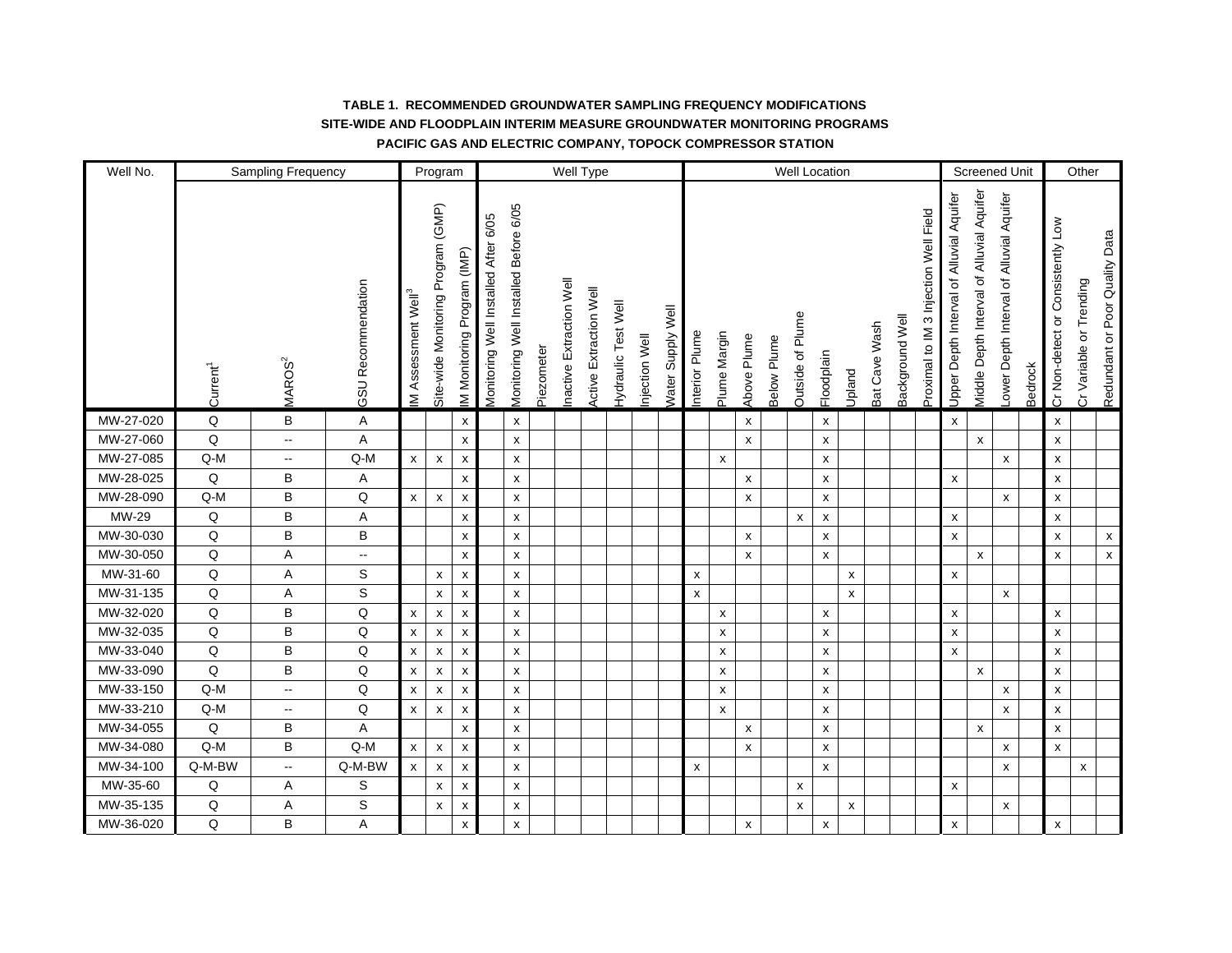| Well No.      |                                | Sampling Frequency       |                    |                                 | Program                            |                             |                                      |                                       |            |                         | Well Type              |                     |               |                   |                    |                    |                    |             |                  | Well Location      |                    |                           |                 |                                       |                                          |                                           | <b>Screened Unit</b>                    |         |                                   | Other                   |                                |
|---------------|--------------------------------|--------------------------|--------------------|---------------------------------|------------------------------------|-----------------------------|--------------------------------------|---------------------------------------|------------|-------------------------|------------------------|---------------------|---------------|-------------------|--------------------|--------------------|--------------------|-------------|------------------|--------------------|--------------------|---------------------------|-----------------|---------------------------------------|------------------------------------------|-------------------------------------------|-----------------------------------------|---------|-----------------------------------|-------------------------|--------------------------------|
|               | Current <sup>1</sup>           | MAROS <sup>2</sup>       | GSU Recommendation | IM Assessment Well <sup>3</sup> | Site-wide Monitoring Program (GMP) | IM Monitoring Program (IMP) | Monitoring Well Installed After 6/05 | Monitoring Well Installed Before 6/05 | Piezometer | nactive Extraction Well | Active Extraction Well | Hydraulic Test Well | njection Well | Water Supply Well | nterior Plume      | Plume Margin       | Above Plume        | Below Plume | Outside of Plume | Floodplain         | Upland             | Bat Cave Wash             | Background Well | Proximal to IM 3 Injection Well Field | Upper Depth Interval of Alluvial Aquifer | Viddle Depth Interval of Alluvial Aquifer | ower Depth Interval of Alluvial Aquifer | Bedrock | Cr Non-detect or Consistently Low | Cr Variable or Trending | Redundant or Poor Quality Data |
| MW-36-040     | Q                              | В                        | Α                  |                                 |                                    | X                           |                                      | X                                     |            |                         |                        |                     |               |                   |                    |                    | X                  |             |                  | $\pmb{\mathsf{x}}$ |                    |                           |                 |                                       | $\pmb{\mathsf{x}}$                       |                                           |                                         |         | X                                 |                         |                                |
| MW-36-050     | Q                              | B                        | A                  |                                 |                                    | X                           |                                      | X                                     |            |                         |                        |                     |               |                   |                    |                    | X                  |             |                  | X                  |                    |                           |                 |                                       |                                          | X                                         |                                         |         | x                                 |                         |                                |
| MW-36-070     | $Q-M$                          | B                        | $\mathsf Q$        | $\pmb{\mathsf{x}}$              | $\pmb{\times}$                     | $\pmb{\chi}$                |                                      | X                                     |            |                         |                        |                     |               |                   |                    | $\pmb{\mathsf{x}}$ |                    |             |                  | x                  |                    |                           |                 |                                       |                                          | $\pmb{\chi}$                              |                                         |         | x                                 |                         |                                |
| MW-36-090     | $Q-M$                          | A                        | $Q-M$              |                                 |                                    | $\pmb{\chi}$                |                                      | X                                     |            |                         |                        |                     |               |                   | $\pmb{\mathsf{x}}$ |                    |                    |             |                  | X                  |                    |                           |                 |                                       |                                          |                                           | X                                       |         |                                   |                         |                                |
| MW-36-100     | $Q-M$                          | A                        | $Q-M$              |                                 |                                    | X                           |                                      | $\pmb{\mathsf{x}}$                    |            |                         |                        |                     |               |                   | X                  |                    |                    |             |                  | x                  |                    |                           |                 |                                       |                                          |                                           | X                                       |         |                                   |                         |                                |
| <b>MW-37S</b> | $\mathsf Q$                    | $\sf B$                  | S                  |                                 | x                                  |                             |                                      | X                                     |            |                         |                        |                     |               |                   |                    | $\pmb{\mathsf{x}}$ |                    |             |                  |                    | $\pmb{\mathsf{x}}$ | $\pmb{\mathsf{x}}$        |                 |                                       |                                          | $\pmb{\chi}$                              |                                         |         | X                                 |                         |                                |
| <b>MW-37D</b> | $\mathsf Q$                    | Q                        | Q                  |                                 | x                                  |                             |                                      | $\pmb{\mathsf{x}}$                    |            |                         |                        |                     |               |                   | $\pmb{\mathsf{x}}$ |                    |                    |             |                  |                    | $\pmb{\chi}$       | $\pmb{\mathsf{x}}$        |                 |                                       |                                          |                                           | $\pmb{\mathsf{x}}$                      |         |                                   | $\pmb{\mathsf{x}}$      |                                |
| <b>MW-38S</b> | S                              | A                        | A                  |                                 | x                                  |                             |                                      | X                                     |            |                         |                        |                     |               |                   | X                  |                    |                    |             |                  |                    | $\pmb{\mathsf{x}}$ | x                         |                 |                                       | $\pmb{\mathsf{X}}$                       |                                           |                                         |         |                                   |                         |                                |
| <b>MW-38D</b> | S                              | Α                        | А                  |                                 | X                                  |                             |                                      | X                                     |            |                         |                        |                     |               |                   | $\pmb{\mathsf{x}}$ |                    |                    |             |                  |                    | $\pmb{\chi}$       | $\boldsymbol{\mathsf{x}}$ |                 |                                       |                                          |                                           | X                                       |         |                                   |                         |                                |
| MW-39-040     | $\mathsf Q$                    | $\sf B$                  | Q                  | X                               | X                                  | $\pmb{\chi}$                |                                      | $\pmb{\mathsf{x}}$                    |            |                         |                        |                     |               |                   |                    | $\pmb{\mathsf{X}}$ |                    |             |                  | $\pmb{\mathsf{x}}$ |                    |                           |                 |                                       | $\pmb{\mathsf{X}}$                       |                                           |                                         |         | X                                 |                         |                                |
| MW-39-050     | $\mathsf Q$                    | A                        | A                  |                                 |                                    | X                           |                                      | X                                     |            |                         |                        |                     |               |                   |                    |                    | $\pmb{\chi}$       |             |                  | X                  |                    |                           |                 |                                       |                                          | X                                         |                                         |         | x                                 |                         |                                |
| MW-39-060     | $\mathsf Q$                    | Α                        | Α                  |                                 |                                    | X                           |                                      | X                                     |            |                         |                        |                     |               |                   |                    |                    | X                  |             |                  | X                  |                    |                           |                 |                                       |                                          | x                                         |                                         |         | X                                 |                         |                                |
| MW-39-070     | $Q-M$                          | Α                        | Q                  |                                 |                                    | X                           |                                      | $\pmb{\mathsf{x}}$                    |            |                         |                        |                     |               |                   | X                  |                    |                    |             |                  | $\pmb{\times}$     |                    |                           |                 |                                       |                                          | $\pmb{\mathsf{x}}$                        |                                         |         |                                   |                         |                                |
| MW-39-080     | $\mathsf{Q}\text{-}\mathsf{M}$ | Α                        | Q-M                |                                 |                                    | X                           |                                      | $\pmb{\mathsf{x}}$                    |            |                         |                        |                     |               |                   | $\pmb{\mathsf{x}}$ |                    |                    |             |                  | $\pmb{\times}$     |                    |                           |                 |                                       |                                          |                                           | X                                       |         |                                   |                         |                                |
| MW-39-100     | $\mathsf{Q}\text{-}\mathsf{M}$ | Α                        | $Q-M$              |                                 |                                    | X                           |                                      | X                                     |            |                         |                        |                     |               |                   | X                  |                    |                    |             |                  | $\pmb{\times}$     |                    |                           |                 |                                       |                                          |                                           | X                                       |         |                                   |                         |                                |
| <b>MW-40S</b> | $\mathsf Q$                    | $\sf B$                  | A                  |                                 | $\pmb{\mathsf{X}}$                 |                             |                                      | X                                     |            |                         |                        |                     |               |                   |                    | $\pmb{\mathsf{x}}$ |                    |             |                  |                    | X                  |                           |                 |                                       | $\pmb{\mathsf{X}}$                       |                                           |                                         |         | $\pmb{\mathsf{x}}$                |                         |                                |
| <b>MW-40D</b> | Q                              | A                        | $\sf Q$            |                                 | X                                  |                             |                                      | X                                     |            |                         |                        |                     |               |                   |                    | $\pmb{\mathsf{x}}$ |                    |             |                  |                    | $\pmb{\chi}$       |                           |                 |                                       |                                          |                                           | $\pmb{\mathsf{x}}$                      |         |                                   | $\pmb{\mathsf{x}}$      |                                |
| <b>MW-41S</b> | $\mathsf Q$                    | $\sim$                   | S                  |                                 | x                                  |                             |                                      | x                                     |            |                         |                        |                     |               |                   |                    |                    | X                  |             |                  |                    | X                  | $\pmb{\mathsf{x}}$        |                 | $\boldsymbol{\mathsf{x}}$             | $\mathsf{x}$                             |                                           |                                         |         | x                                 |                         |                                |
| MW-41M        | Q                              | $\sim$                   | S                  |                                 | $\pmb{\mathsf{x}}$                 |                             |                                      | $\pmb{\mathsf{x}}$                    |            |                         |                        |                     |               |                   |                    |                    |                    |             | X                |                    | $\pmb{\mathsf{x}}$ | $\pmb{\mathsf{x}}$        |                 | $\pmb{\mathsf{x}}$                    |                                          | $\boldsymbol{\mathsf{x}}$                 |                                         |         | $\pmb{\mathsf{x}}$                |                         |                                |
| <b>MW-41D</b> | Q                              | $\sim$                   | S                  |                                 | x                                  |                             |                                      | $\pmb{\mathsf{x}}$                    |            |                         |                        |                     |               |                   |                    | $\pmb{\mathsf{x}}$ |                    |             |                  |                    | $\pmb{\times}$     | $\pmb{\mathsf{x}}$        |                 | $\pmb{\mathsf{x}}$                    |                                          |                                           | $\pmb{\mathsf{x}}$                      |         | X                                 |                         |                                |
| MW-42-030     | Q                              | $\overline{\phantom{a}}$ | S                  |                                 |                                    | X                           |                                      | X                                     |            |                         |                        |                     |               |                   |                    |                    | $\pmb{\mathsf{x}}$ |             |                  | X                  |                    |                           |                 |                                       | $\pmb{\mathsf{x}}$                       |                                           |                                         |         | $\pmb{\mathsf{x}}$                |                         |                                |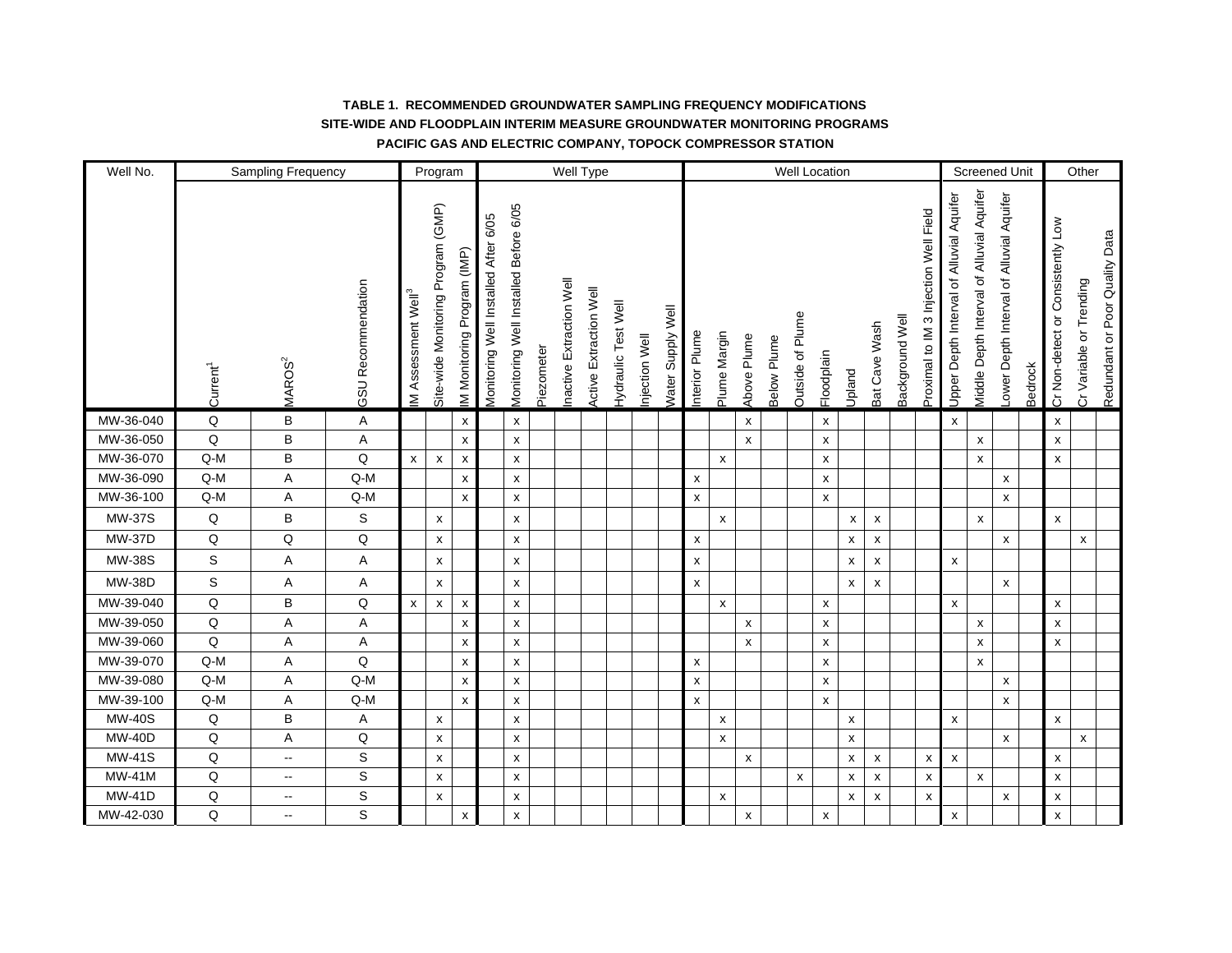| Well No.  |                          | Sampling Frequency       |                    |                                | Program                            |                            |                                      |                                       |                    |                         | Well Type              |                            |               |                          |                    |                    |             |              |                         | Well Location      |                           |               |                 |                                       |                                          |                                            | <b>Screened Unit</b>                    |                    |                                   | Other                   |                                |
|-----------|--------------------------|--------------------------|--------------------|--------------------------------|------------------------------------|----------------------------|--------------------------------------|---------------------------------------|--------------------|-------------------------|------------------------|----------------------------|---------------|--------------------------|--------------------|--------------------|-------------|--------------|-------------------------|--------------------|---------------------------|---------------|-----------------|---------------------------------------|------------------------------------------|--------------------------------------------|-----------------------------------------|--------------------|-----------------------------------|-------------------------|--------------------------------|
|           | Current <sup>1</sup>     | MAROS <sup>2</sup>       | GSU Recommendation | M Assessment Well <sup>3</sup> | Site-wide Monitoring Program (GMP) | M Monitoring Program (IMP) | Monitoring Well Installed After 6/05 | Monitoring Well Installed Before 6/05 | Piezometer         | nactive Extraction Well | Active Extraction Well | <b>Hydraulic Test Well</b> | njection Well | <b>Nater Supply Well</b> | nterior Plume      | Plume Margin       | Above Plume | Below Plume  | <b>Dutside of Plume</b> | Floodplain         | Upland                    | Bat Cave Wash | Background Well | Proximal to IM 3 Injection Well Field | Jpper Depth Interval of Alluvial Aquifer | Viiddle Depth Interval of Alluvial Aquifer | ower Depth Interval of Alluvial Aquifer | Bedrock            | Cr Non-detect or Consistently Low | Cr Variable or Trending | Redundant or Poor Quality Data |
| MW-42-055 | $\sf Q$                  | $\sim$                   | Q                  | $\pmb{\times}$                 | $\boldsymbol{\mathsf{x}}$          | X                          |                                      | X                                     |                    |                         |                        |                            |               |                          |                    | $\pmb{\mathsf{x}}$ |             |              |                         | X                  |                           |               |                 |                                       |                                          | $\pmb{\mathsf{x}}$                         |                                         |                    | x                                 |                         |                                |
| MW-42-065 | Q                        | $\overline{\phantom{a}}$ | Q                  | $\pmb{\mathsf{x}}$             | $\boldsymbol{\mathsf{x}}$          | $\pmb{\times}$             |                                      | $\pmb{\mathsf{x}}$                    |                    |                         |                        |                            |               |                          |                    | $\pmb{\mathsf{x}}$ |             |              |                         | $\pmb{\mathsf{x}}$ |                           |               |                 |                                       |                                          | $\pmb{\times}$                             |                                         |                    | x                                 |                         |                                |
| MW-43-025 | Q                        | $\overline{\phantom{a}}$ | S                  |                                |                                    | x                          |                                      | X                                     |                    |                         |                        |                            |               |                          |                    |                    |             |              | x                       | X                  |                           |               |                 |                                       | X                                        |                                            |                                         |                    | x                                 |                         |                                |
| MW-43-075 | $Q-M$                    | $\mathbf{u}$             | Q                  |                                |                                    | $\pmb{\mathsf{x}}$         |                                      | X                                     |                    |                         |                        |                            |               |                          |                    |                    |             |              | X                       | $\pmb{\mathsf{x}}$ |                           |               |                 |                                       |                                          |                                            | X                                       |                    | x                                 |                         |                                |
| MW-43-090 | $Q-M$                    | $\mathbf{u}$             | Q                  |                                |                                    | $\pmb{\mathsf{x}}$         |                                      | X                                     |                    |                         |                        |                            |               |                          |                    |                    |             |              | x                       | $\pmb{\mathsf{x}}$ |                           |               |                 |                                       |                                          |                                            | x                                       |                    | x                                 |                         |                                |
| MW-44-070 | $\overline{\phantom{a}}$ | $\sim$                   | Q                  | $\pmb{\mathsf{x}}$             | $\pmb{\times}$                     | $\pmb{\mathsf{x}}$         | $\pmb{\mathsf{x}}$                   |                                       |                    |                         |                        |                            |               |                          |                    |                    | X           |              |                         | X                  |                           |               |                 |                                       |                                          | $\pmb{\chi}$                               |                                         |                    | x                                 |                         |                                |
| MW-44-115 | Q-M-BW                   | $\overline{\phantom{a}}$ | Q-M                | $\pmb{\mathsf{x}}$             | $\pmb{\times}$                     | $\pmb{\mathsf{x}}$         | $\pmb{\chi}$                         |                                       |                    |                         |                        |                            |               |                          | X                  |                    |             |              |                         | $\pmb{\mathsf{x}}$ |                           |               |                 |                                       |                                          |                                            | X                                       |                    |                                   |                         |                                |
| MW-44-125 | Q-M-BW                   | $\overline{\phantom{a}}$ | $Q$ -M             | $\pmb{\mathsf{x}}$             | $\pmb{\times}$                     | X                          | $\pmb{\chi}$                         |                                       |                    |                         |                        |                            |               |                          | X                  |                    |             |              |                         | $\pmb{\mathsf{x}}$ |                           |               |                 |                                       |                                          |                                            | X                                       |                    |                                   | $\pmb{\mathsf{x}}$      |                                |
| MW-45-95  | Щ,                       | $\sim$                   | щ.                 |                                |                                    | x                          |                                      |                                       | $\pmb{\mathsf{x}}$ |                         |                        |                            |               |                          | $\pmb{\mathsf{x}}$ |                    |             |              |                         | X                  |                           |               |                 |                                       |                                          |                                            | x                                       |                    |                                   |                         |                                |
| MW-46-175 | Q-M-BW                   | $\sim$                   | $Q-M$              | $\pmb{\chi}$                   | $\pmb{\times}$                     | X                          | $\pmb{\chi}$                         |                                       |                    |                         |                        |                            |               |                          | $\pmb{\mathsf{x}}$ |                    |             |              |                         | X                  |                           |               |                 |                                       |                                          |                                            | X                                       |                    |                                   |                         |                                |
| MW-46-205 | $\sim$                   | $\sim$                   | Q                  |                                |                                    | $\pmb{\chi}$               | $\pmb{\chi}$                         |                                       |                    |                         |                        |                            |               |                          |                    |                    |             | $\mathsf{x}$ |                         | X                  |                           |               |                 |                                       |                                          |                                            | X                                       |                    |                                   |                         |                                |
| MW-47-55  | $\sim$                   | $\overline{\phantom{a}}$ | Q                  | $\pmb{\mathsf{x}}$             | $\pmb{\times}$                     | $\pmb{\times}$             | $\pmb{\mathsf{x}}$                   |                                       |                    |                         |                        |                            |               |                          |                    | $\pmb{\mathsf{x}}$ |             |              |                         | $\pmb{\mathsf{x}}$ |                           |               |                 |                                       | $\mathsf{x}$                             |                                            |                                         |                    | x                                 |                         |                                |
| MW-47-115 | $\sim$                   | $\sim$                   | Q                  | $\pmb{\mathsf{x}}$             | $\boldsymbol{\mathsf{x}}$          | $\pmb{\times}$             | $\pmb{\chi}$                         |                                       |                    |                         |                        |                            |               |                          |                    | $\pmb{\mathsf{x}}$ |             |              |                         | $\pmb{\mathsf{x}}$ |                           |               |                 |                                       |                                          |                                            | $\pmb{\mathsf{x}}$                      |                    | x                                 |                         |                                |
| MW-48-135 | $\sim$                   | $\mathbf{u}$             | Q                  |                                | X                                  |                            |                                      | X                                     |                    |                         |                        |                            |               |                          |                    |                    |             | x            |                         |                    | $\pmb{\mathsf{x}}$        |               |                 |                                       |                                          |                                            |                                         | $\pmb{\mathsf{x}}$ | x                                 |                         |                                |
| MW-49-135 | $\overline{\phantom{a}}$ | $\sim$                   | $\mathsf Q$        |                                |                                    | $\pmb{\mathsf{x}}$         | $\pmb{\mathsf{x}}$                   |                                       |                    |                         |                        |                            |               |                          |                    |                    |             |              | X                       | $\pmb{\mathsf{x}}$ |                           |               |                 |                                       |                                          |                                            | X                                       |                    | x                                 |                         |                                |
| MW-49-275 | $\sim$                   | $\overline{\phantom{a}}$ | $\mathsf Q$        |                                |                                    | $\pmb{\mathsf{x}}$         | $\pmb{\chi}$                         |                                       |                    |                         |                        |                            |               |                          |                    |                    |             |              | X                       | X                  |                           |               |                 |                                       |                                          |                                            | X                                       |                    | x                                 |                         |                                |
| MW-49-365 | $\overline{\phantom{a}}$ | $\mathbf{u}$             | $\sf Q$            |                                |                                    | $\pmb{\times}$             | $\pmb{\mathsf{x}}$                   |                                       |                    |                         |                        |                            |               |                          |                    |                    |             |              | X                       | $\pmb{\mathsf{x}}$ |                           |               |                 |                                       |                                          |                                            | X                                       |                    | x                                 |                         |                                |
| MW-50-95  | $\sim$                   | $\mathbf{u}$             | $\mathsf Q$        |                                | $\pmb{\times}$                     |                            | $\pmb{\mathsf{x}}$                   |                                       |                    |                         |                        |                            |               |                          | $\pmb{\mathsf{x}}$ |                    |             |              |                         |                    | $\pmb{\mathsf{x}}$        |               |                 |                                       |                                          | $\pmb{\mathsf{x}}$                         |                                         |                    |                                   |                         |                                |
| MW-50-200 | $\overline{\phantom{a}}$ | $\overline{\phantom{a}}$ | Q                  |                                | X                                  |                            | $\pmb{\mathsf{x}}$                   |                                       |                    |                         |                        |                            |               |                          | $\pmb{\mathsf{x}}$ |                    |             |              |                         |                    | $\pmb{\mathsf{x}}$        |               |                 |                                       |                                          |                                            | $\pmb{\mathsf{x}}$                      |                    |                                   |                         |                                |
| MW-51     | щ.                       | $\sim$                   | Q                  |                                | X                                  |                            | $\pmb{\chi}$                         |                                       |                    |                         |                        |                            |               |                          | $\pmb{\mathsf{x}}$ |                    |             |              |                         |                    | $\boldsymbol{\mathsf{x}}$ |               |                 |                                       |                                          | $\pmb{\mathsf{x}}$                         |                                         |                    |                                   |                         |                                |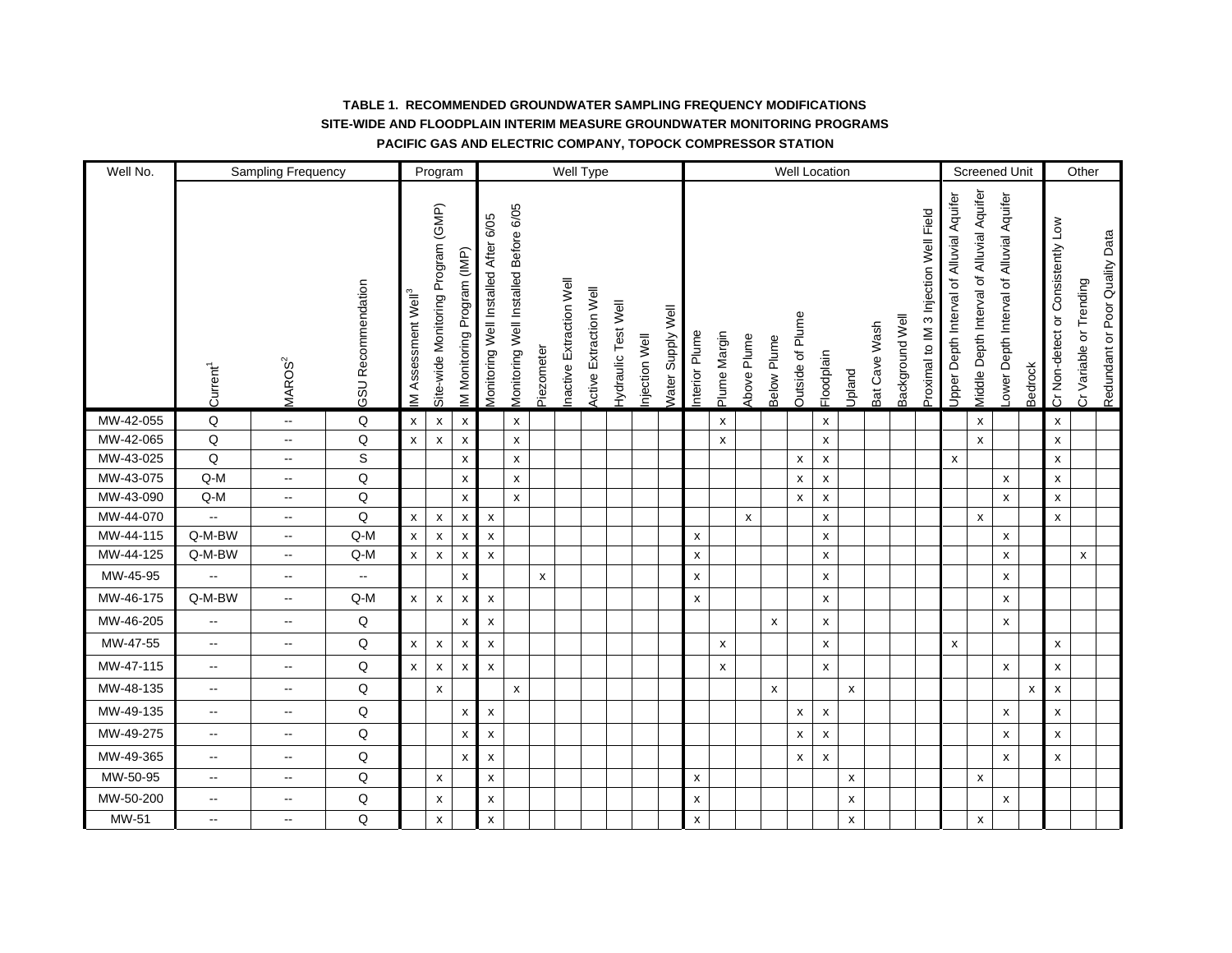| Well No.     |                      | Sampling Frequency       |                    |                                   | Program                            |                            |                                      |                                       |            | Well Type                  |                               |                            |               |                          |               |              |             |                    |                           | Well Location |                           |               |                 |                                          |                                          |                                           | Screened Unit                           |         |                                   | Other                      |                                |
|--------------|----------------------|--------------------------|--------------------|-----------------------------------|------------------------------------|----------------------------|--------------------------------------|---------------------------------------|------------|----------------------------|-------------------------------|----------------------------|---------------|--------------------------|---------------|--------------|-------------|--------------------|---------------------------|---------------|---------------------------|---------------|-----------------|------------------------------------------|------------------------------------------|-------------------------------------------|-----------------------------------------|---------|-----------------------------------|----------------------------|--------------------------------|
|              | Current <sup>1</sup> | MAROS <sup>2</sup>       | GSU Recommendation | Assessment Well <sup>3</sup><br>≦ | Site-wide Monitoring Program (GMP) | M Monitoring Program (IMP) | Monitoring Well Installed After 6/05 | Monitoring Well Installed Before 6/05 | Piezometer | Extraction Well<br>nactive | <b>Active Extraction Well</b> | <b>lydraulic Test Well</b> | njection Well | <b>Nater Supply Well</b> | nterior Plume | Plume Margin | Above Plume | <b>Below Plume</b> | <b>Dutside of Plume</b>   | Floodplain    | Upland                    | Bat Cave Wash | Background Well | 3 Injection Well Field<br>Proximal to IM | Jpper Depth Interval of Alluvial Aquifer | Aiddle Depth Interval of Alluvial Aquifer | ower Depth Interval of Alluvial Aquifer | Bedrock | Cr Non-detect or Consistently Low | Trending<br>Cr Variable or | Redundant or Poor Quality Data |
| OW-3S        | S                    | $\sim$                   | S                  |                                   | X                                  |                            |                                      | x                                     |            |                            |                               |                            |               |                          |               |              |             |                    | X                         |               | $\mathsf{x}$              |               |                 | X                                        | $\mathsf{x}$                             |                                           |                                         |         |                                   |                            |                                |
| OW-3M        | $\mathsf{s}$         | $\overline{\phantom{a}}$ | S                  |                                   | $\mathsf{x}$                       |                            |                                      | X                                     |            |                            |                               |                            |               |                          |               |              |             |                    | $\boldsymbol{\mathsf{x}}$ |               | $\boldsymbol{\mathsf{x}}$ |               |                 | $\mathsf{x}$                             |                                          | $\boldsymbol{\mathsf{x}}$                 |                                         |         |                                   |                            |                                |
| OW-3D        | S                    | $\mathbf{u}$             | S                  |                                   | X                                  |                            |                                      | X                                     |            |                            |                               |                            |               |                          |               |              |             |                    | x                         |               | $\pmb{\chi}$              |               |                 | $\boldsymbol{\mathsf{x}}$                |                                          |                                           | x                                       |         |                                   |                            |                                |
| Park Moabi   | Q                    | $\overline{\phantom{a}}$ | B                  |                                   | X                                  |                            |                                      |                                       |            |                            |                               |                            |               | X                        |               |              |             |                    | x                         |               | $\boldsymbol{\mathsf{x}}$ |               |                 |                                          |                                          | $\pmb{\chi}$                              |                                         |         | x                                 |                            |                                |
| <b>PE-1</b>  | M                    | $\overline{\phantom{a}}$ | M                  |                                   |                                    | X                          |                                      |                                       |            |                            | X                             |                            |               |                          | x             |              |             |                    |                           | X             |                           |               |                 |                                          |                                          |                                           | X                                       |         |                                   |                            |                                |
| PGE-6        | B                    | $\overline{\phantom{a}}$ | --                 |                                   |                                    |                            |                                      |                                       |            |                            |                               |                            |               | x                        | x             |              |             |                    |                           |               | $\pmb{\mathsf{X}}$        |               |                 |                                          |                                          | X                                         |                                         |         |                                   |                            | $\mathsf X$                    |
| PGE-7        | B                    | $\overline{\phantom{a}}$ | B                  |                                   | $\pmb{\chi}$                       |                            |                                      |                                       |            |                            |                               |                            |               | X                        | x             |              |             |                    |                           |               | X                         |               |                 |                                          |                                          |                                           | X                                       | X       |                                   |                            |                                |
| PGE-8        | B                    | $\mathbf{u}$             | B                  |                                   | $\pmb{\chi}$                       |                            |                                      |                                       |            |                            |                               |                            | X             |                          |               |              |             | X                  |                           |               | $\boldsymbol{\mathsf{x}}$ |               |                 |                                          |                                          |                                           |                                         | X       | X                                 |                            |                                |
| <b>TW-1</b>  | B                    | $\sim$                   | B                  |                                   | X                                  |                            |                                      |                                       |            |                            |                               | $\boldsymbol{\mathsf{x}}$  |               |                          | x             |              |             |                    |                           |               | X                         |               |                 |                                          | X                                        | X                                         | X                                       |         |                                   |                            |                                |
| TW-2D        | Q                    | $\overline{\phantom{a}}$ | Α                  |                                   |                                    | X                          |                                      |                                       |            | X                          |                               |                            |               |                          | x             |              |             |                    |                           |               | X                         |               |                 |                                          |                                          |                                           | x                                       |         |                                   |                            |                                |
| <b>TW-2S</b> | Q                    | $\sim$ $\sim$            | Α                  |                                   |                                    | $\boldsymbol{\mathsf{x}}$  |                                      |                                       |            | $\boldsymbol{\mathsf{x}}$  |                               |                            |               |                          | x             |              |             |                    |                           |               | X                         |               |                 |                                          | X                                        |                                           |                                         |         |                                   |                            |                                |
| TW-3D        | M                    | $\mathbf{u}$             | M                  |                                   |                                    | $\boldsymbol{\mathsf{x}}$  |                                      |                                       |            |                            | x                             |                            |               |                          | x             |              |             |                    |                           |               | $\pmb{\chi}$              |               |                 |                                          |                                          |                                           | X                                       |         |                                   |                            |                                |
| $TW-4$       | $\sim$               | $\mathbf{u}$             | S                  |                                   | $\pmb{\times}$                     |                            |                                      |                                       |            |                            |                               | X                          |               |                          |               | X            |             |                    |                           | x             |                           |               |                 |                                          |                                          |                                           | x                                       |         |                                   |                            |                                |
| $TW-5$       | --                   | $\mathbf{u}$             | Α                  |                                   | X                                  |                            |                                      |                                       |            |                            |                               | X                          |               |                          | x             |              |             |                    |                           |               | x                         |               |                 |                                          |                                          |                                           | x                                       |         |                                   |                            |                                |

<sup>1</sup> As indicated in July 2004 GMP Monitoring Plan or, as directed by DTSC.

<sup>2</sup> Technical Memorandum, Evaluation of Sampling Frequencies of Topock GMP Monitoring Wells, CH2M Hill, July 25, 2006.

<sup>3</sup> IM assessment wells are wells subject to the IMP contingency plan.

A is annually  $Q$  is quarterly

- B is every two years S is semi-annually
- BW is biweekly Wis weekly

M in monthly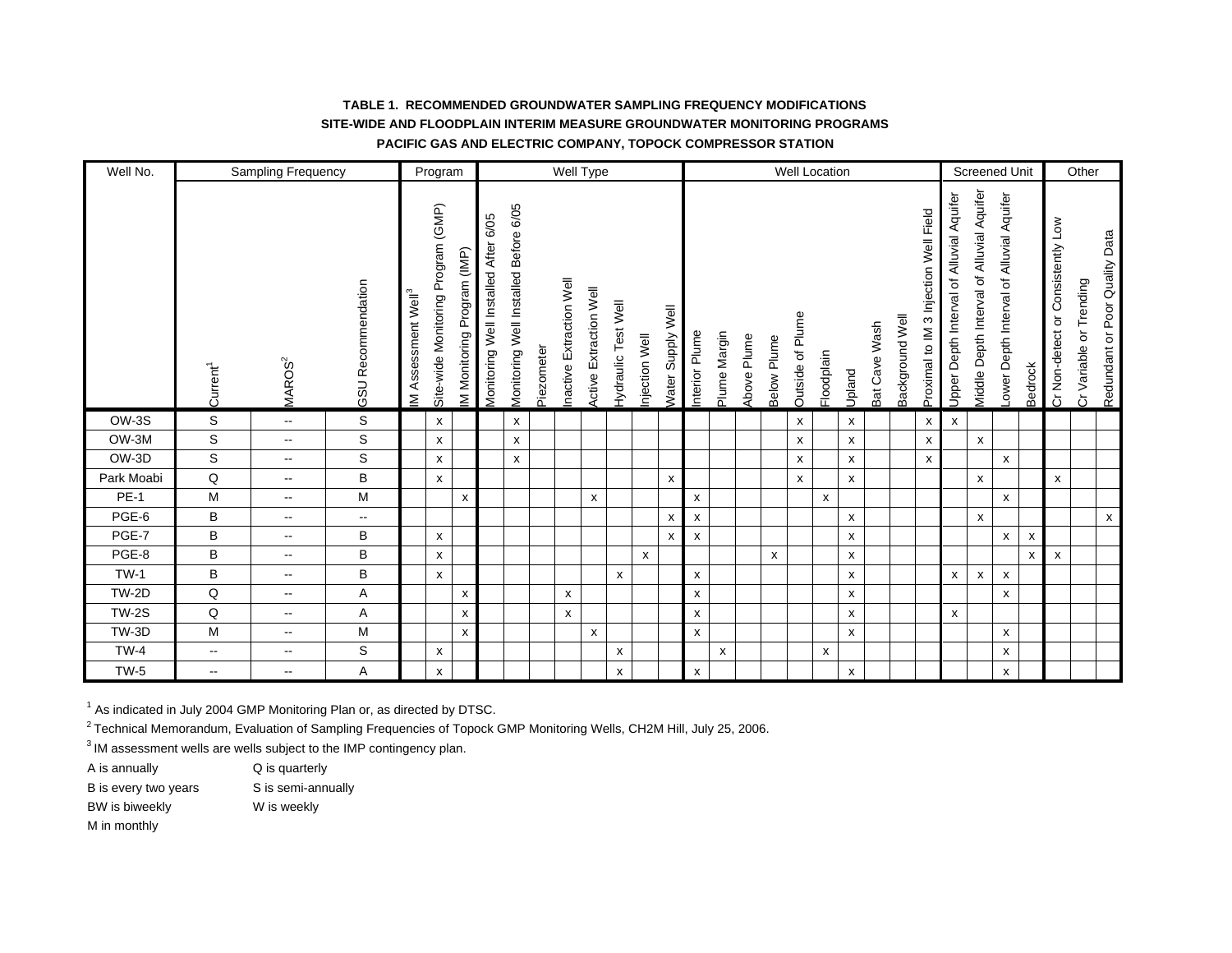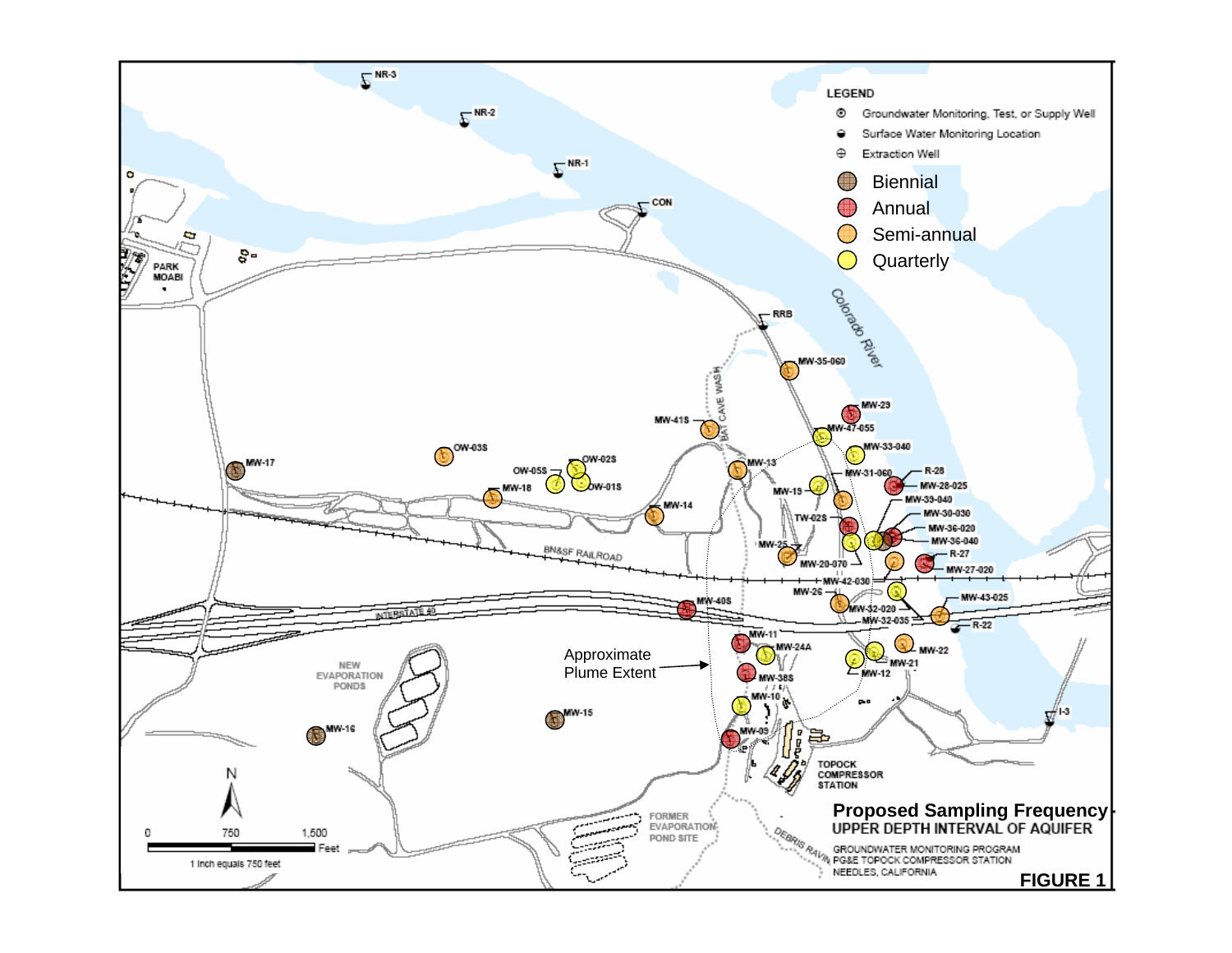